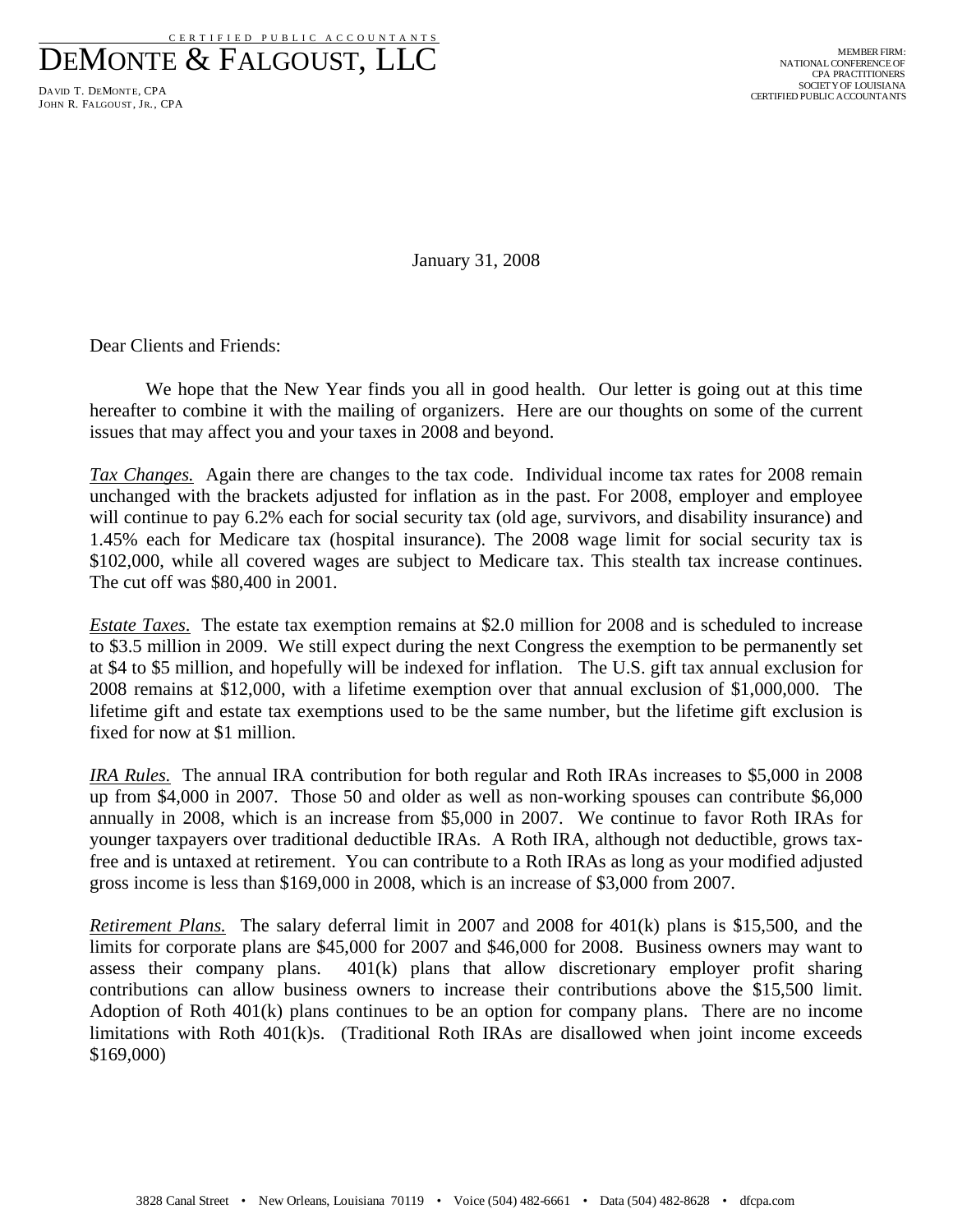*Social Security Wage Limits.* The wage limit for those under 65 to avoid giving back some of the benefits in 2008 is \$12,560. The Medicare premium continues to be "means tested" meaning higher income people pay more, even though statistics show these people are generally healthier than lower income persons. This is yet another stealth tax increase by our politicians who are too timid to label it for what it is.

*Government E-Bonds.* It has always been an option to defer reporting interest on E-Bonds until they mature. Interest on bonds purchased prior to 1965 must have been reported in 2005 or in prior years and bonds issued after 1965 must report their interest on the  $30<sup>th</sup>$  anniversary, regardless of whether they are cashed. If you own E-bonds, please provide us with their face value and maturity so that we may track this for you.

*Penalty Notices.* Katrina caused a number of special one-time changes in the rules for filing and paying taxes for 2005 and 2006. As you might expect, IRS and Louisiana compliance computers were not necessarily re-programmed for these exceptions resulting in many erroneous penalty and backup withholding notices sent to taxpayers. We want to emphasize the continued importance of sending us any penalty notices you receive in 2008 so that we may review their accuracy.

*Business Vehicles*. It's time to record your odometer reading. This will document your total miles for 2007. The tax-free mileage reimbursement rate increases to 50.5¢ per mile in 2008, up from 48.5¢ per mile in 2007.

*LRA Payments.* To date, LRA payments are Federally taxable up to the casualty loss taken on your tax return. While this may change, this is the rule as it stands now. Louisiana has chosen not to issue 1099s for LRA money p in 2007. If you have received LRA money, please be sure to let us know before we prepare your 2007 tax return.

*Charitable Contributions.* In response to a perceived abuse, taxpayers in 2007 will no longer be able to claim a cash deduction for charitable contributions without some form of written documentation. This means no more "church-estimated" deductions. From now on, document your charitable giving by check or use a cash envelope with your name.

*The Kiddie Tax.* The Kiddie Tax now applies to children under the age of 19 or, if a full time student whose earned income does not exceed half of his or her own support for the year, under age 24. The Kiddie Tax taxes unearned income of children at the parent's highest marginal rate. The first \$1,700 of a child's unearned income is shielded from the Kiddie Tax. The Kiddie Tax applied to children 14 and under prior to 2006.

*Louisiana Tax Refunds.* The influx of refund claims arising from Katrina and the increased use of tax credits continues to overwhelm Baton Rouge. They are slower than ever in processing returns and refunding your money. If you have not received your Katrina sales tax refund or movie tax credit refund, please let us know as soon as possible.

2008 *Estimated Taxes*. The tax payment dates are back to normal again; April  $15<sup>th</sup>$ , June  $15<sup>th</sup>$ , September  $15<sup>th</sup>$  and January  $15<sup>th</sup>$ . The penalty for underpayment, computed like interest, is now 8%, up from 5% two years ago.